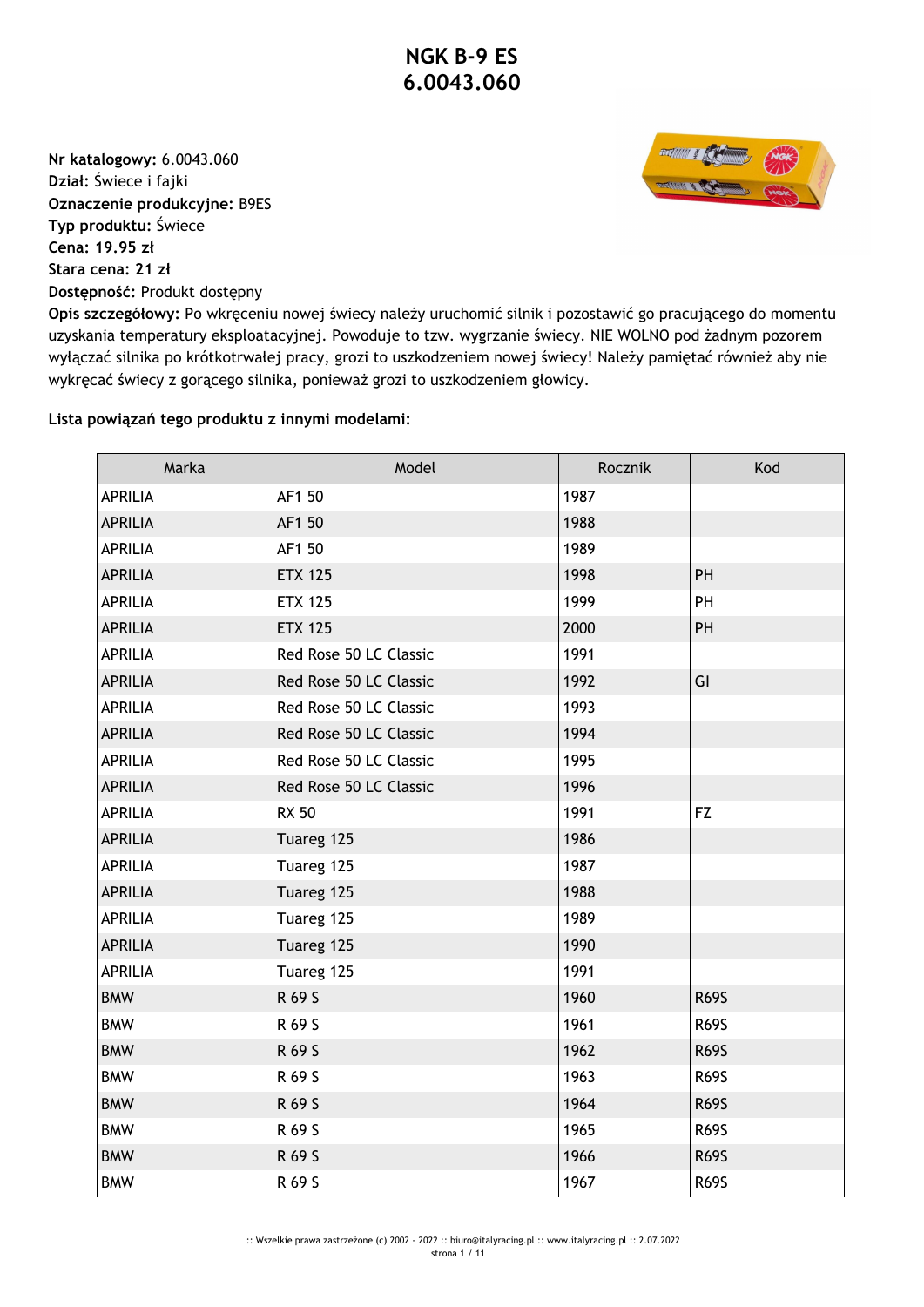| <b>BMW</b>    | R 69 S              | 1968 | <b>R69S</b>    |
|---------------|---------------------|------|----------------|
| <b>BMW</b>    | R 69 S              | 1969 | <b>R69S</b>    |
| <b>CAGIVA</b> | C <sub>10</sub> 125 | 1987 |                |
| <b>CAGIVA</b> | C10 125             | 1988 |                |
| <b>CAGIVA</b> | C10R 125 Freccia    | 1988 | 5P             |
| <b>CAGIVA</b> | C12R 125 Freccia    | 1989 | 5PE            |
| <b>CAGIVA</b> | C12R 125 Freccia    | 1990 | 5PE            |
| <b>CAGIVA</b> | C9 125 Freccia      | 1987 |                |
| <b>CAGIVA</b> | C9 125 Freccia      | 1988 |                |
| <b>CAGIVA</b> | Cruiser 125         | 1987 |                |
| <b>CAGIVA</b> | Cruiser 125         | 1988 |                |
| <b>CAGIVA</b> | Freccia 125         | 1987 |                |
| <b>CAGIVA</b> | Freccia 125         | 1988 |                |
| <b>CAGIVA</b> | W8 125              | 1992 |                |
| <b>CAGIVA</b> | W8 125              | 1993 |                |
| CAGIVA        | W8 125              | 1994 |                |
| <b>CAGIVA</b> | W8 125              | 1995 |                |
| <b>CAGIVA</b> | W8 125              | 1996 |                |
| <b>CAGIVA</b> | W8 125              | 1997 |                |
| <b>DERBI</b>  | Atlantis 100        | 2001 | AT             |
| <b>DERBI</b>  | Atlantis 100        | 2002 | AT             |
| <b>DERBI</b>  | Atlantis 50 LC      | 2000 | <b>ATL</b>     |
| <b>DERBI</b>  | Atlantis 50 LC      | 2001 | <b>ATL</b>     |
| <b>DERBI</b>  | Atlantis 50 LC      | 2002 | <b>ATL</b>     |
| <b>DERBI</b>  | Atlantis 50 LC      | 2003 |                |
| <b>DERBI</b>  | <b>GPR 50 R</b>     | 1997 |                |
| <b>DERBI</b>  | <b>GPR 50 R</b>     | 1998 |                |
| <b>DERBI</b>  | <b>GPR 50 R</b>     | 1999 |                |
| <b>DERBI</b>  | <b>GPR 50 R</b>     | 2000 |                |
| <b>DERBI</b>  | Paddock 50 LC       | 1998 |                |
| <b>DERBI</b>  | Paddock 50 LC       | 1999 |                |
| <b>DERBI</b>  | Predator 50 AC      | 1999 |                |
| <b>DERBI</b>  | Predator 50 AC      | 2000 |                |
| <b>DERBI</b>  | Predator 50 AC      | 2001 |                |
| <b>DERBI</b>  | Predator 50 AC      | 2002 |                |
| <b>DERBI</b>  | Predator 50 LC      | 1999 | <b>PRED</b>    |
| <b>DERBI</b>  | Predator 50 LC      | 2000 | <b>PRED</b>    |
| <b>DERBI</b>  | Predator 50 LC      | 2001 | <b>PRED</b>    |
| <b>DERBI</b>  | Predator 50 LC      | 2002 | <b>PRED</b>    |
| <b>DERBI</b>  | Senda 50 R          | 1994 |                |
| <b>DERBI</b>  | Senda 50 R          | 1995 | <b>SENDA H</b> |
| <b>DERBI</b>  | Senda 50 R          | 1996 | SENDA H        |
| <b>GILERA</b> | Arizona 250 Rally   | 1985 |                |
| <b>GILERA</b> | Arizona 250 Rally   | 1986 |                |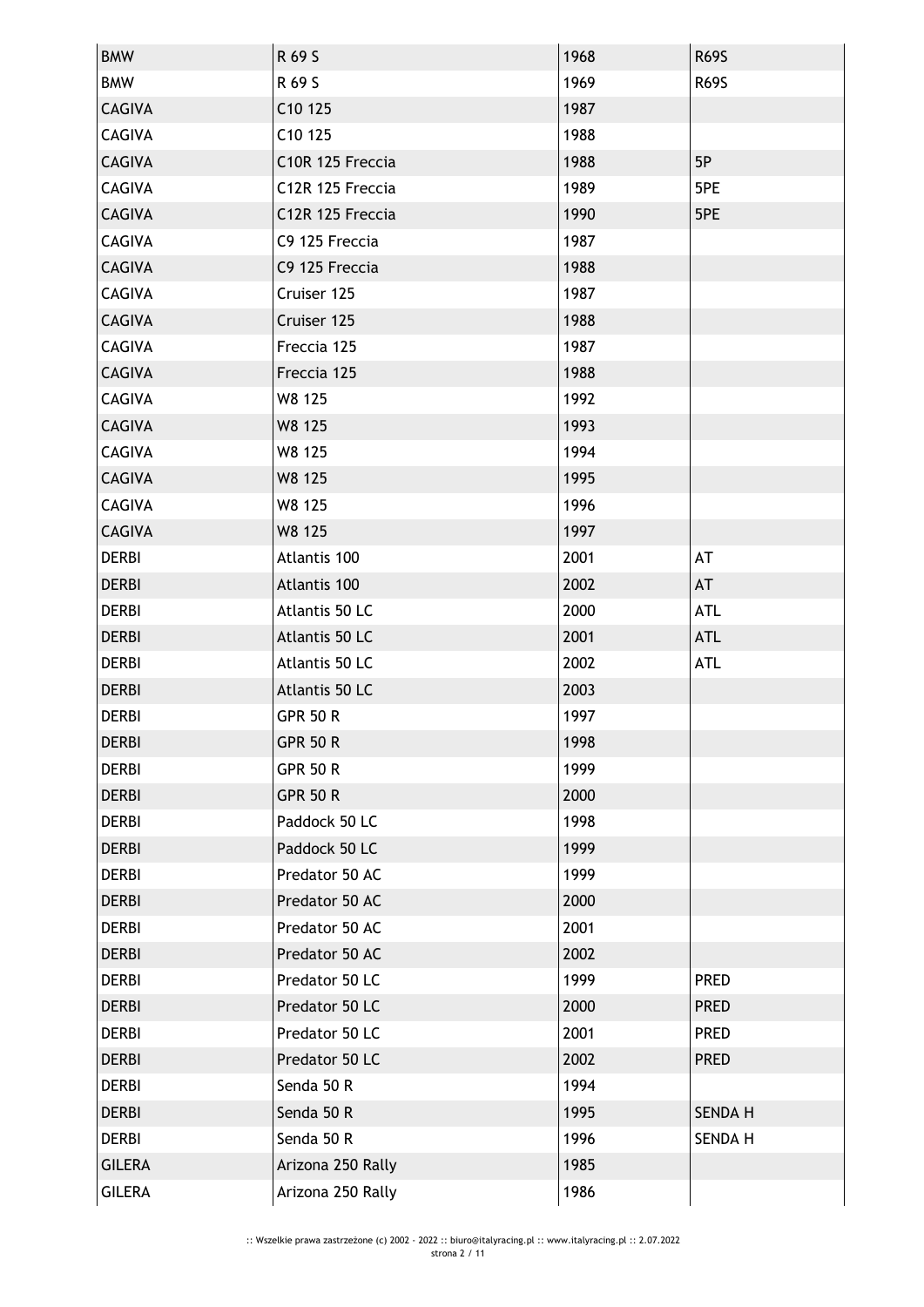| <b>GILERA</b> | Eaglet 50        | 1995 | 503       |
|---------------|------------------|------|-----------|
| <b>GILERA</b> | Eaglet 50        | 1996 | ZAP503000 |
| <b>GILERA</b> | Eaglet 50        | 1997 | ZAP503000 |
| <b>GILERA</b> | Eaglet 50        | 1998 | ZAP503000 |
| <b>GILERA</b> | Eaglet 50        | 1999 | ZAP503000 |
| <b>GILERA</b> | <b>ER 125</b>    | 1987 |           |
| <b>GILERA</b> | <b>ER 125</b>    | 1988 |           |
| <b>GILERA</b> | Fast Bike 125    | 1987 |           |
| <b>GILERA</b> | Fast Bike 125    | 1988 |           |
| <b>GILERA</b> | <b>Hawk 125</b>  | 1985 |           |
| <b>GILERA</b> | <b>Hawk 125</b>  | 1986 |           |
| <b>GILERA</b> | <b>KK 125</b>    | 1986 |           |
| <b>GILERA</b> | <b>KK 125</b>    | 1987 |           |
| <b>GILERA</b> | KZ 125           | 1986 |           |
| <b>GILERA</b> | KZ 125           | 1987 |           |
| <b>GILERA</b> | KZ 125           | 1988 |           |
| <b>GILERA</b> | KZ 125           | 1989 |           |
| <b>GILERA</b> | <b>NGR 250</b>   | 1985 |           |
| <b>GILERA</b> | <b>NGR 250</b>   | 1986 |           |
| <b>GILERA</b> | RTT 125 Nebraska | 1986 |           |
| <b>GILERA</b> | RTT 125 Nebraska | 1987 |           |
| <b>GILERA</b> | RTT 125 Nebraska | 1988 |           |
| <b>GILERA</b> | Runner 125 FX    | 1997 | ZAPM07000 |
| <b>GILERA</b> | Runner 125 FX    | 1998 | ZAPM07000 |
| <b>GILERA</b> | Runner 125 FX    | 1999 | ZAPM07000 |
| <b>GILERA</b> | Runner 125 FX    | 2000 |           |
| <b>GILERA</b> | Runner 125 FX    | 2001 |           |
| <b>GILERA</b> | Runner 125 FX    | 2002 |           |
| <b>GILERA</b> | Runner 125 FX    | 2003 |           |
| <b>GILERA</b> | Runner 180 FXR   | 1997 | ZAPM08000 |
| <b>GILERA</b> | Runner 180 FXR   | 1998 | ZAPM08000 |
| <b>GILERA</b> | Runner 180 FXR   | 1999 | ZAPM08000 |
| <b>GILERA</b> | Runner 180 FXR   | 2000 |           |
| <b>GILERA</b> | Runner 180 FXR   | 2001 |           |
| <b>GILERA</b> | Runner 180 FXR   | 2002 |           |
| <b>GILERA</b> | Runner 180 FXR   | 2003 |           |
| <b>GILERA</b> | Runner 50        | 2002 |           |
| <b>GILERA</b> | Runner 50        | 2003 |           |
| <b>GILERA</b> | Runner 50        | 2004 |           |
| <b>GILERA</b> | Runner 50 DD     | 1997 | ZAPC14000 |
| <b>GILERA</b> | Runner 50 DD     | 1998 | ZAPC14000 |
| <b>GILERA</b> | Runner 50 DD     | 1999 | ZAPC14000 |
| <b>GILERA</b> | Runner 50 DD     | 2000 | ZAPC14000 |
| <b>GILERA</b> | Runner 50 DD     | 2001 | ZAPC14000 |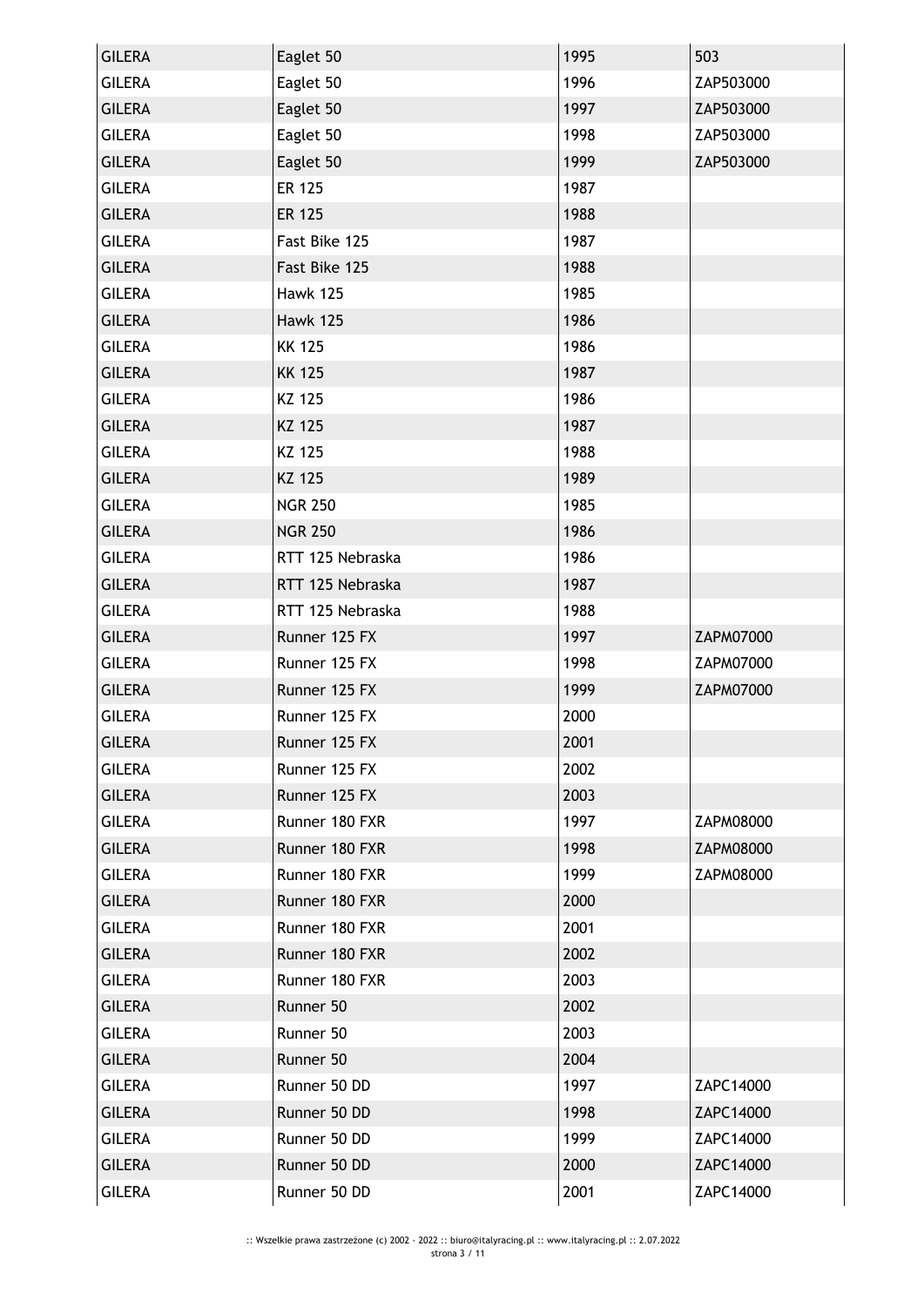| <b>GILERA</b>  | Stalker 50 DD<br>Stalker 50 DD | 1997 | ZAPC13000 |
|----------------|--------------------------------|------|-----------|
| <b>GILERA</b>  | Stalker 50 DD                  | 1998 | ZAPC13000 |
| <b>GILERA</b>  |                                | 1999 | ZAPC13000 |
| <b>GILERA</b>  | Stalker 50 DD                  | 2000 | ZAPC13000 |
| <b>GILERA</b>  | Stalker 50 DD                  | 2001 | ZAPC13000 |
| <b>GILERA</b>  | Stalker 50 DT                  | 1997 | ZAPC13000 |
| <b>GILERA</b>  | Stalker 50 DT                  | 1998 | ZAPC13000 |
| <b>GILERA</b>  | Stalker 50 DT                  | 1999 | ZAPC13000 |
| <b>GILERA</b>  | Stalker 50 DT                  | 2000 |           |
| <b>GILERA</b>  | Stalker 50 DT                  | 2001 |           |
| <b>GILERA</b>  | Stalker 50 DT                  | 2002 |           |
| <b>GILERA</b>  | Stalker 50 DT                  | 2003 |           |
| <b>GILERA</b>  | Stalker 50 DT                  | 2004 |           |
| <b>GILERA</b>  | Stalker 50 DT                  | 2005 |           |
| <b>GILERA</b>  | Stalker 50 DT                  | 2006 |           |
| <b>GILERA</b>  | Storm 50                       | 1994 |           |
| <b>GILERA</b>  | Storm 50                       | 1995 |           |
| <b>GILERA</b>  | Storm 50                       | 1996 |           |
| <b>GILERA</b>  | <b>TG 80</b>                   | 1982 |           |
| HERCULES/SACHS | K 50 Ultra LC                  | 1977 |           |
| HERCULES/SACHS | K 50 Ultra LC                  | 1978 |           |
| HERCULES/SACHS | K 50 Ultra LC II               | 1977 |           |
| HERCULES/SACHS | K 50 Ultra LC II               | 1978 |           |
| HERCULES/SACHS | K 50 Ultra LC III              | 1977 |           |
| HERCULES/SACHS | K 50 Ultra LC III              | 1978 |           |
| HERCULES/SACHS | Ultra 50 LC                    | 1982 |           |
| Husqvarna      | <b>CR 125</b>                  | 1993 |           |
| Husqvarna      | <b>CR 125</b>                  | 1994 |           |
| Husqvarna      | <b>CR 125</b>                  | 1995 |           |
| Husqvarna      | <b>CR 125</b>                  | 1996 |           |
| Husqvarna      | <b>CR 125</b>                  | 1997 |           |
| Husqvarna      | <b>CR 125</b>                  | 1998 |           |
| Husqvarna      | <b>CR 125</b>                  | 1999 |           |
| Husqvarna      | <b>CR 125</b>                  | 2000 |           |
| Husqvarna      | <b>CR 125</b>                  | 2001 |           |
| Husqvarna      | <b>CR 125</b>                  | 2002 |           |
| Husqvarna      | <b>CR 125</b>                  | 2003 |           |
| Husqvarna      | <b>CR 125</b>                  | 2004 |           |
| Husqvarna      | <b>CR 125</b>                  | 2005 |           |
| Husqvarna      | <b>CR 250</b>                  | 1993 |           |
| Husqvarna      | <b>CR 250</b>                  | 1994 |           |
| Husqvarna      | <b>CR 250</b>                  | 1995 |           |
| Husqvarna      | <b>CR 250</b>                  | 1996 |           |
| Husqvarna      | <b>CR 250</b>                  | 1997 |           |
|                |                                |      |           |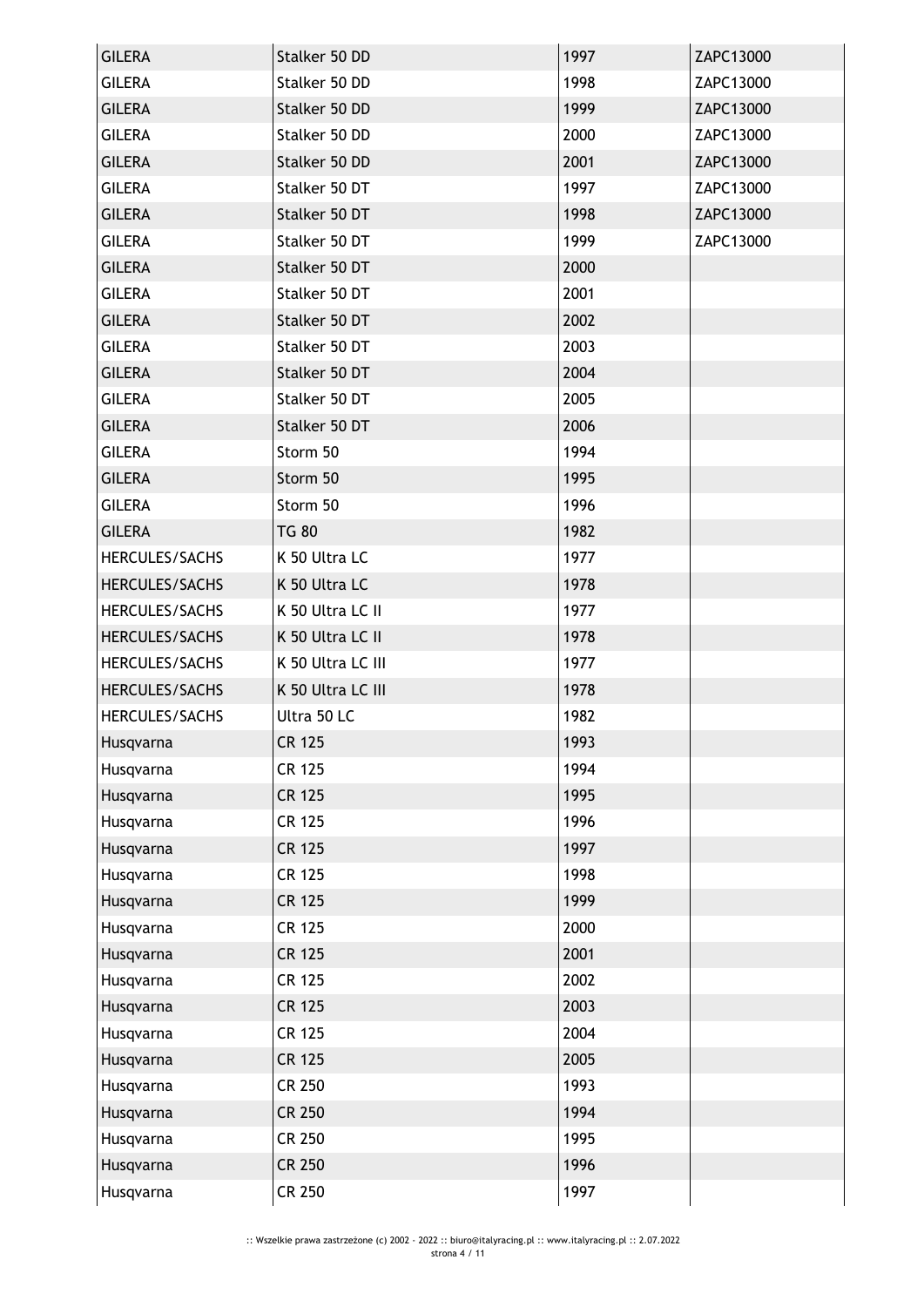| Husqvarna         | <b>CR 250</b>     | 1998 |               |
|-------------------|-------------------|------|---------------|
| Husqvarna         | <b>CR 250</b>     | 1999 |               |
| Husqvarna         | <b>CR 250</b>     | 2000 |               |
| Husqvarna         | <b>CR 250</b>     | 2001 |               |
| Husqvarna         | <b>CR 250</b>     | 2002 |               |
| Husqvarna         | <b>CR 250</b>     | 2003 |               |
| Husqvarna         | <b>CR 250</b>     | 2004 |               |
| Husqvarna         | <b>CR 250</b>     | 2005 |               |
| Husqvarna         | <b>CR 360</b>     | 1993 |               |
| Husqvarna         | CR 360            | 1994 |               |
| Husqvarna         | <b>CR 430</b>     | 1989 |               |
| <b>KAWASAKI</b>   | <b>KE 175 D</b>   | 1979 | <b>KE175D</b> |
| <b>KAWASAKI</b>   | <b>KX 125</b>     | 1983 |               |
| <b>KAWASAKI</b>   | <b>KX 125</b>     | 1984 |               |
| <b>KAWASAKI</b>   | <b>KX 80</b>      | 1981 |               |
| KAWASAKI          | <b>KX 80</b>      | 1982 |               |
| <b>KAWASAKI</b>   | <b>KX 80</b>      | 1983 |               |
| <b>KTM</b>        | E-XC 500 LC4      | 1989 |               |
| <b>KTM</b>        | <b>MX 500</b>     | 1988 |               |
| <b>KTM</b>        | <b>MX 500</b>     | 1989 |               |
| <b>LAVERDA</b>    | <b>SFC 1000</b>   | 2004 |               |
| <b>MOTO GUZZI</b> | <b>TT 125</b>     | 1985 |               |
| <b>MOTO GUZZI</b> | <b>TT 125</b>     | 1986 |               |
| <b>MOTO GUZZI</b> | <b>TT 125</b>     | 1987 |               |
| PIAGGIO/VESPA     | <b>Cosa 125</b>   | 1988 | VNR1T         |
| PIAGGIO/VESPA     | <b>Cosa 125</b>   | 1989 | VNR1T         |
| PIAGGIO/VESPA     | <b>Cosa 125</b>   | 1990 | VNR1T         |
| PIAGGIO/VESPA     | Cosa 125          | 1991 | VNR1T         |
| PIAGGIO/VESPA     | Cosa 125 FL       | 1991 | <b>VNR2T</b>  |
| PIAGGIO/VESPA     | Cosa 125 FL       | 1992 | <b>VNR2T</b>  |
| PIAGGIO/VESPA     | Cosa 125 FL       | 1993 | <b>VNR2T</b>  |
| PIAGGIO/VESPA     | Cosa 125 FL       | 1994 | <b>VNR2T</b>  |
| PIAGGIO/VESPA     | Cosa 125 FL       | 1995 | <b>VNR2T</b>  |
| PIAGGIO/VESPA     | ET2 50 2T         | 1997 | C1600         |
| PIAGGIO/VESPA     | ET2 50 2T         | 1998 | C1600         |
| PIAGGIO/VESPA     | ET2 50 2T         | 1999 | C1600         |
| PIAGGIO/VESPA     | ET2 50 2T         | 2000 | C1600         |
| PIAGGIO/VESPA     | ET2 50 2T         | 2001 | C1600         |
| PIAGGIO/VESPA     | ET2 50 2T         | 2002 | C1600         |
| PIAGGIO/VESPA     | ET2 50 2T mit Kat | 2003 | C3800         |
| PIAGGIO/VESPA     | ET2 50 2T mit Kat | 2004 | C3800         |
| PIAGGIO/VESPA     | Free 1 50 oKat    | 1993 |               |
| PIAGGIO/VESPA     |                   |      |               |
|                   | Free 1 50 oKat    | 1994 |               |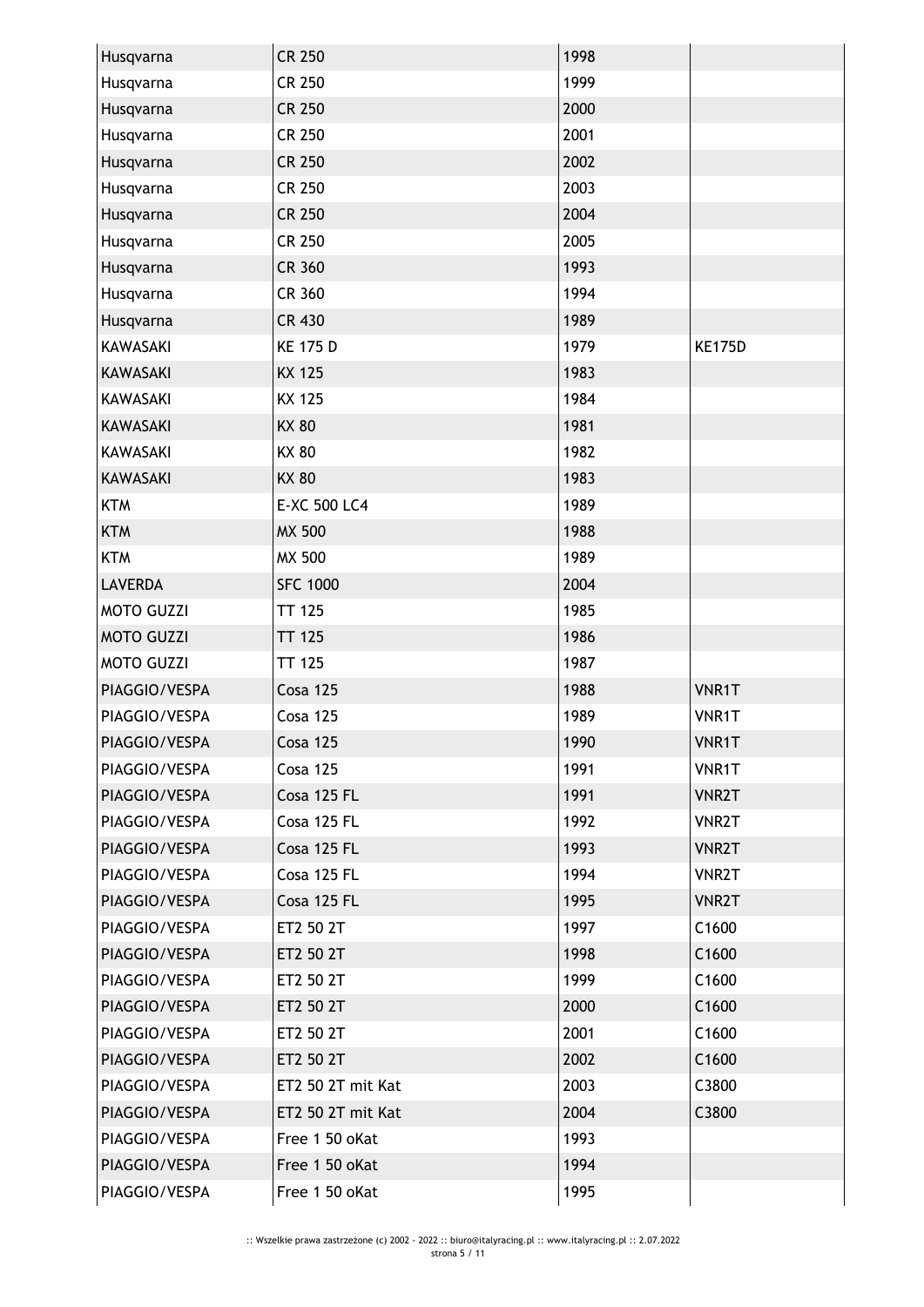| PIAGGIO/VESPA | Free FL 50 oKat               | 1995 |                   |
|---------------|-------------------------------|------|-------------------|
| PIAGGIO/VESPA | Hexagon 125 2T                | 1996 | EXS1T             |
| PIAGGIO/VESPA | Hexagon 125 2T                | 1997 | EXS1T             |
| PIAGGIO/VESPA | Hexagon 125 2T                | 1998 | EXS1T             |
| PIAGGIO/VESPA | Hexagon 125 LX 2T RST         | 1998 | M05000            |
| PIAGGIO/VESPA | Hexagon 125 LX 2T RST         | 1999 | M05000            |
| PIAGGIO/VESPA | Hexagon 125 LX 2T RST         | 2000 | M05000            |
| PIAGGIO/VESPA | Hexagon 150 2T                | 1994 | EXV1T             |
| PIAGGIO/VESPA | Hexagon 150 2T                | 1995 | EXV1T             |
| PIAGGIO/VESPA | Hexagon 150 2T                | 1996 | EXV1T             |
| PIAGGIO/VESPA | Hexagon 150 2T                | 1997 | EXV1T             |
| PIAGGIO/VESPA | Hexagon 150 2T                | 1998 | EXV1T             |
| PIAGGIO/VESPA | Hexagon 180 LXT               | 1998 |                   |
| PIAGGIO/VESPA | Hexagon 180 LXT               | 1999 |                   |
| PIAGGIO/VESPA | Hexagon 180 LXT               | 2000 |                   |
| PIAGGIO/VESPA | Liberty 50 2T                 | 1997 | ZAPC15000         |
| PIAGGIO/VESPA | Liberty 50 2T                 | 1998 | ZAPC15000         |
| PIAGGIO/VESPA | Liberty 50 2T                 | 1999 | ZAPC15000         |
| PIAGGIO/VESPA | Liberty 50 2T                 | 2000 | ZAPC15000         |
| PIAGGIO/VESPA | Liberty 50 2T                 | 2001 | ZAPC15000         |
| PIAGGIO/VESPA | Liberty 50 2T                 | 2002 | ZAPC15000         |
| PIAGGIO/VESPA | Liberty 50 2T                 | 2003 | ZAPC15000         |
| PIAGGIO/VESPA | Liberty 50 2T                 | 2004 | ZAPC15000         |
| PIAGGIO/VESPA | Liberty 50 2T                 | 2005 | ZAPC15000         |
| PIAGGIO/VESPA | Liberty 50 2T                 | 2006 |                   |
| PIAGGIO/VESPA | Liberty 50 2T 45 km/h         | 2003 | C1500             |
| PIAGGIO/VESPA | Liberty 50 2T 45 km/h         | 2004 | C <sub>1500</sub> |
| PIAGGIO/VESPA | Liberty 50 2T 45 km/h         | 2005 | C1500             |
| PIAGGIO/VESPA | Liberty 50 2T 50 km/h E-Start | 1997 | C1500             |
| PIAGGIO/VESPA | Liberty 50 2T 50 km/h E-Start | 1998 | C1500             |
| PIAGGIO/VESPA | Liberty 50 2T 50 km/h E-Start | 1999 | C1500             |
| PIAGGIO/VESPA | Liberty 50 2T 50 km/h E-Start | 2000 | C1500             |
| PIAGGIO/VESPA | Liberty 50 2T 50 km/h E-Start | 2001 | C1500             |
| PIAGGIO/VESPA | Liberty 50 2T 50 km/h E-Start | 2002 | C1500             |
| PIAGGIO/VESPA | <b>NRG 50 LC</b>              | 1995 |                   |
| PIAGGIO/VESPA | <b>NRG 50 LC</b>              | 1996 |                   |
| PIAGGIO/VESPA | NRG DT 50 LC                  | 1995 |                   |
| PIAGGIO/VESPA | NRG DT 50 LC                  | 1996 |                   |
| PIAGGIO/VESPA | NRG mc2 50 AC                 | 1999 |                   |
| PIAGGIO/VESPA | NRG mc2 50 AC                 | 2000 |                   |
| PIAGGIO/VESPA | NRG mc2 50 AC                 | 2001 |                   |
| PIAGGIO/VESPA | NRG mc2 50 AC                 | 2002 |                   |
| PIAGGIO/VESPA | NRG mc2 50 LC                 | 1996 |                   |
| PIAGGIO/VESPA | NRG mc2 50 LC                 | 1997 |                   |
|               |                               |      |                   |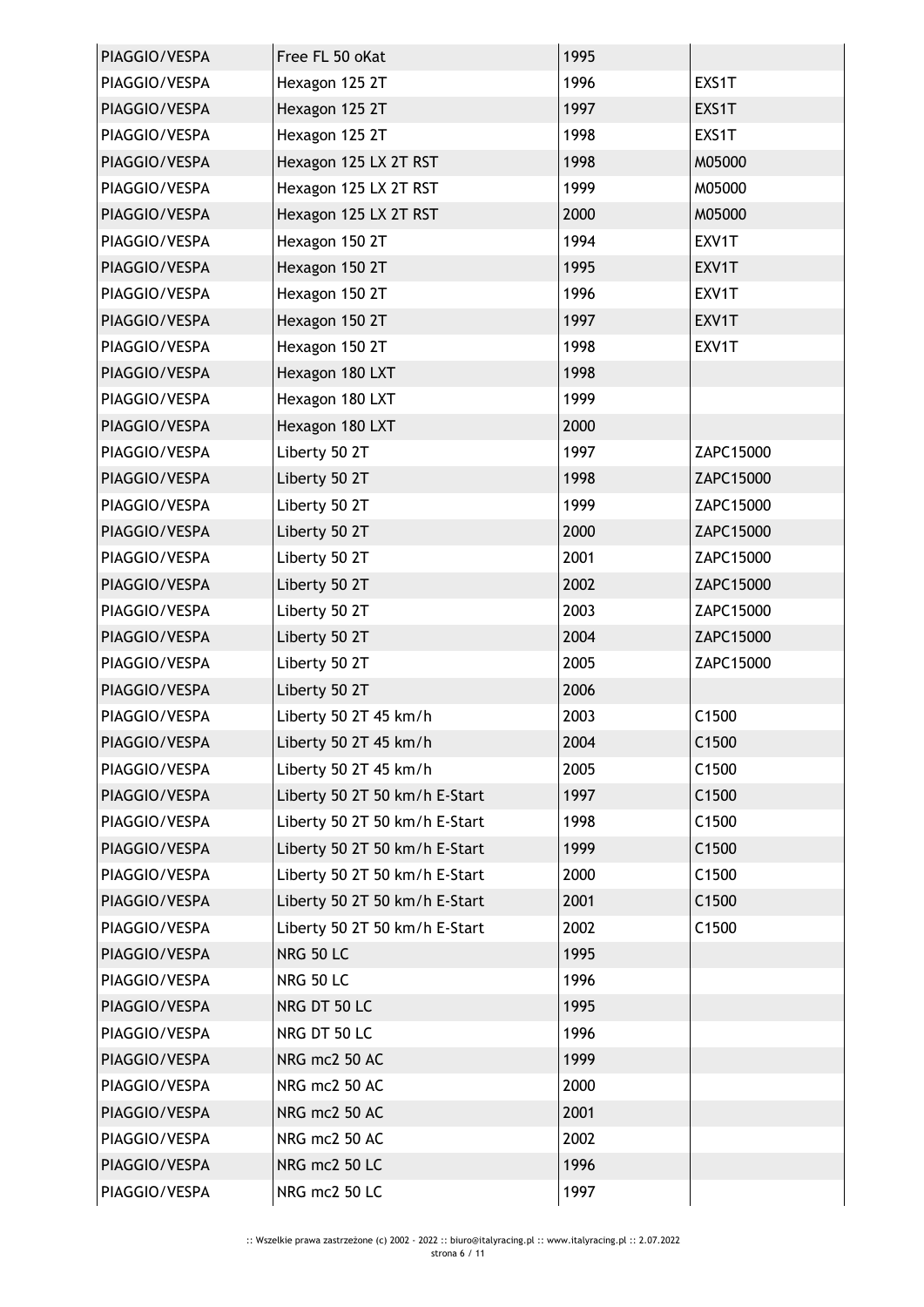| PIAGGIO/VESPA | NRG mc2 50 LC          | 1998 |        |
|---------------|------------------------|------|--------|
| PIAGGIO/VESPA | NRG mc2 50 LC          | 1999 |        |
| PIAGGIO/VESPA | NRG mc2 50 LC          | 2000 |        |
| PIAGGIO/VESPA | NRG mc2 50 LC          | 2001 |        |
| PIAGGIO/VESPA | NRG mc2 50 LC          | 2002 |        |
| PIAGGIO/VESPA | NRG mc2 DD 50 LC       | 1998 |        |
| PIAGGIO/VESPA | NRG mc2 DD 50 LC       | 1999 |        |
| PIAGGIO/VESPA | NRG mc2 DD 50 LC Extre | 1999 | C22000 |
| PIAGGIO/VESPA | NRG mc2 DD 50 LC Extre | 2000 | C22000 |
| PIAGGIO/VESPA | NRG mc2 DD 50 LC Extre | 2001 | C22000 |
| PIAGGIO/VESPA | NRG mc2 DD 50 LC Extre | 2002 | C22000 |
| PIAGGIO/VESPA | NRG mc2 DD 50 LC RST   | 1996 | C04000 |
| PIAGGIO/VESPA | NRG mc2 DD 50 LC RST   | 1997 | C04000 |
| PIAGGIO/VESPA | NRG mc2 DD 50 LC RST   | 1998 | C04000 |
| PIAGGIO/VESPA | NRG mc2 DT 50 AC Extre | 1999 | C21000 |
| PIAGGIO/VESPA | NRG mc2 DT 50 AC Extre | 2000 | C21000 |
| PIAGGIO/VESPA | NRG mc2 DT 50 AC Extre | 2001 | C21000 |
| PIAGGIO/VESPA | NRG mc2 DT 50 AC Extre | 2002 | C21000 |
| PIAGGIO/VESPA | NRG mc2 DT 50 LC RST   | 1996 | C04000 |
| PIAGGIO/VESPA | NRG mc2 DT 50 LC RST   | 1997 | C04000 |
| PIAGGIO/VESPA | NRG mc2 DT 50 LC RST   | 1998 | C04000 |
| PIAGGIO/VESPA | NRG mc3 50 LC          | 2001 |        |
| PIAGGIO/VESPA | NRG mc3 50 LC          | 2002 |        |
| PIAGGIO/VESPA | NRG mc3 50 LC          | 2003 |        |
| PIAGGIO/VESPA | NRG mc3 50 LC          | 2004 |        |
| PIAGGIO/VESPA | NRG mc3 50 LC          | 2005 |        |
| PIAGGIO/VESPA | NRG mc3 DD 50 LC       | 2001 |        |
| PIAGGIO/VESPA | NRG mc3 DD 50 LC       | 2002 |        |
| PIAGGIO/VESPA | NRG mc3 DD 50 LC       | 2003 |        |
| PIAGGIO/VESPA | NRG mc3 DD 50 LC       | 2004 |        |
| PIAGGIO/VESPA | NRG mc3 DT 50 AC       | 2001 |        |
| PIAGGIO/VESPA | NRG mc3 DT 50 AC       | 2002 |        |
| PIAGGIO/VESPA | NRG mc3 DT 50 AC       | 2003 |        |
| PIAGGIO/VESPA | NRG mc3 DT 50 AC       | 2004 |        |
| PIAGGIO/VESPA | NRG mc3 DT 50 AC       | 2005 |        |
| PIAGGIO/VESPA | NRG mc3 DT 50 AC       | 2006 |        |
| PIAGGIO/VESPA | <b>NTT 50 LC</b>       | 1996 | SAL1T  |
| PIAGGIO/VESPA | Quartz 1 50            | 1992 | NSP1T  |
| PIAGGIO/VESPA | Quartz 1 50            | 1993 | NSP1T  |
| PIAGGIO/VESPA | Quartz 1 50            | 1994 | NSP1T  |
| PIAGGIO/VESPA | Quartz 1 50 LC         | 1992 | NSP1T  |
| PIAGGIO/VESPA | Quartz 1 50 LC         | 1993 | NSP1T  |
| PIAGGIO/VESPA | Quartz 1 50 LC         | 1994 | NSP1T  |
| PIAGGIO/VESPA | Quartz 2 50            | 1994 |        |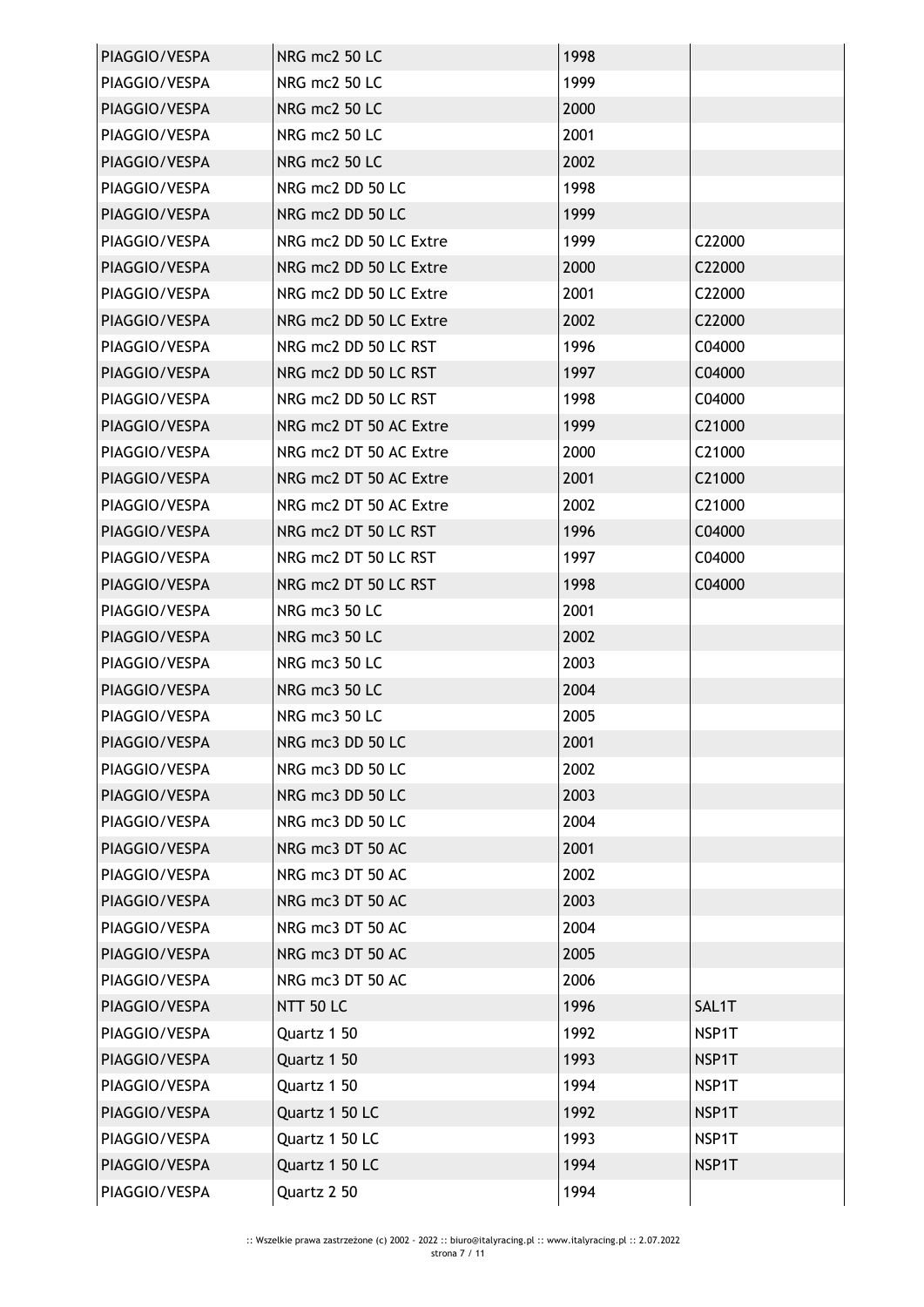| PIAGGIO/VESPA | Quartz 2 50               | 1995 |              |
|---------------|---------------------------|------|--------------|
| PIAGGIO/VESPA | Quartz 2 50               | 1996 |              |
| PIAGGIO/VESPA | Quartz 2 50 LC Maquillage | 1994 | NSP1T        |
| PIAGGIO/VESPA | Quartz 2 50 LC Maquillage | 1995 | NSP1T        |
| PIAGGIO/VESPA | Quartz 2 50 LC Maquillage | 1996 | NSP1T        |
| PIAGGIO/VESPA | Sfera 3 50 AC             | 1995 |              |
| PIAGGIO/VESPA | Sfera 3 50 AC             | 1996 |              |
| PIAGGIO/VESPA | Sfera 3 50 AC             | 1997 |              |
| PIAGGIO/VESPA | Sfera 3 50 RST RST        | 1995 | C0100        |
| PIAGGIO/VESPA | Sfera 3 50 RST RST        | 1996 | C0100        |
| PIAGGIO/VESPA | Sfera 3 50 RST RST        | 1997 | C0100        |
| PIAGGIO/VESPA | Sfera 50 1                | 1991 |              |
| PIAGGIO/VESPA | Sfera 50 1                | 1992 |              |
| PIAGGIO/VESPA | Sfera 50 1                | 1993 |              |
| PIAGGIO/VESPA | Sfera 50 1                | 1994 |              |
| PIAGGIO/VESPA | Sfera 50 2                | 1994 |              |
| PIAGGIO/VESPA | Sfera 50 2                | 1995 |              |
| PIAGGIO/VESPA | Sfera 80 1                | 1991 | <b>NS81T</b> |
| PIAGGIO/VESPA | Sfera 80 1                | 1992 | <b>NS81T</b> |
| PIAGGIO/VESPA | Sfera 80 1                | 1993 | <b>NS81T</b> |
| PIAGGIO/VESPA | Sfera 80 1                | 1994 | <b>NS81T</b> |
| PIAGGIO/VESPA | Sfera 80 2                | 1994 | <b>NS81T</b> |
| PIAGGIO/VESPA | Sfera 80 2                | 1995 | <b>NS81T</b> |
| PIAGGIO/VESPA | Sfera 80 2                | 1996 | <b>NS81T</b> |
| PIAGGIO/VESPA | Skipper 125 LX            | 1998 | ZAPM12000    |
| PIAGGIO/VESPA | Skipper 125 LX            | 1999 | ZAPM12000    |
| PIAGGIO/VESPA | Skipper 125 LX 2T         | 1998 | M12000       |
| PIAGGIO/VESPA | Skipper 125 LX 2T         | 1999 | M12000       |
| PIAGGIO/VESPA | Skipper 125 LX 2T         | 2000 | M12000       |
| PIAGGIO/VESPA | Skipper 150               | 1993 |              |
| PIAGGIO/VESPA | Skipper 150               | 1994 |              |
| PIAGGIO/VESPA | Skipper 150               | 1995 |              |
| PIAGGIO/VESPA | Skipper 150               | 1996 |              |
| PIAGGIO/VESPA | Skipper 150               | 1997 |              |
| PIAGGIO/VESPA | Skipper 150               | 1998 |              |
| PIAGGIO/VESPA | SKR 125 2T Skipper        | 1993 | CSM1T        |
| PIAGGIO/VESPA | SKR 125 2T Skipper        | 1994 | CSM1T        |
| PIAGGIO/VESPA | SKR 125 2T Skipper        | 1995 | CSM1T        |
| PIAGGIO/VESPA | SKR 125 2T Skipper        | 1996 |              |
| PIAGGIO/VESPA | SKR 125 2T Skipper        | 1997 |              |
| PIAGGIO/VESPA | SKR 125 2T Skipper Kat    | 1995 | CSM1T        |
| PIAGGIO/VESPA | SKR 125 2T Skipper Kat    | 1996 | CSM1T        |
| PIAGGIO/VESPA | SKR 125 2T Skipper Kat    | 1997 | CSM1T        |
| PIAGGIO/VESPA | SKR 150 2T Skipper        | 1996 | CVM1T        |
|               |                           |      |              |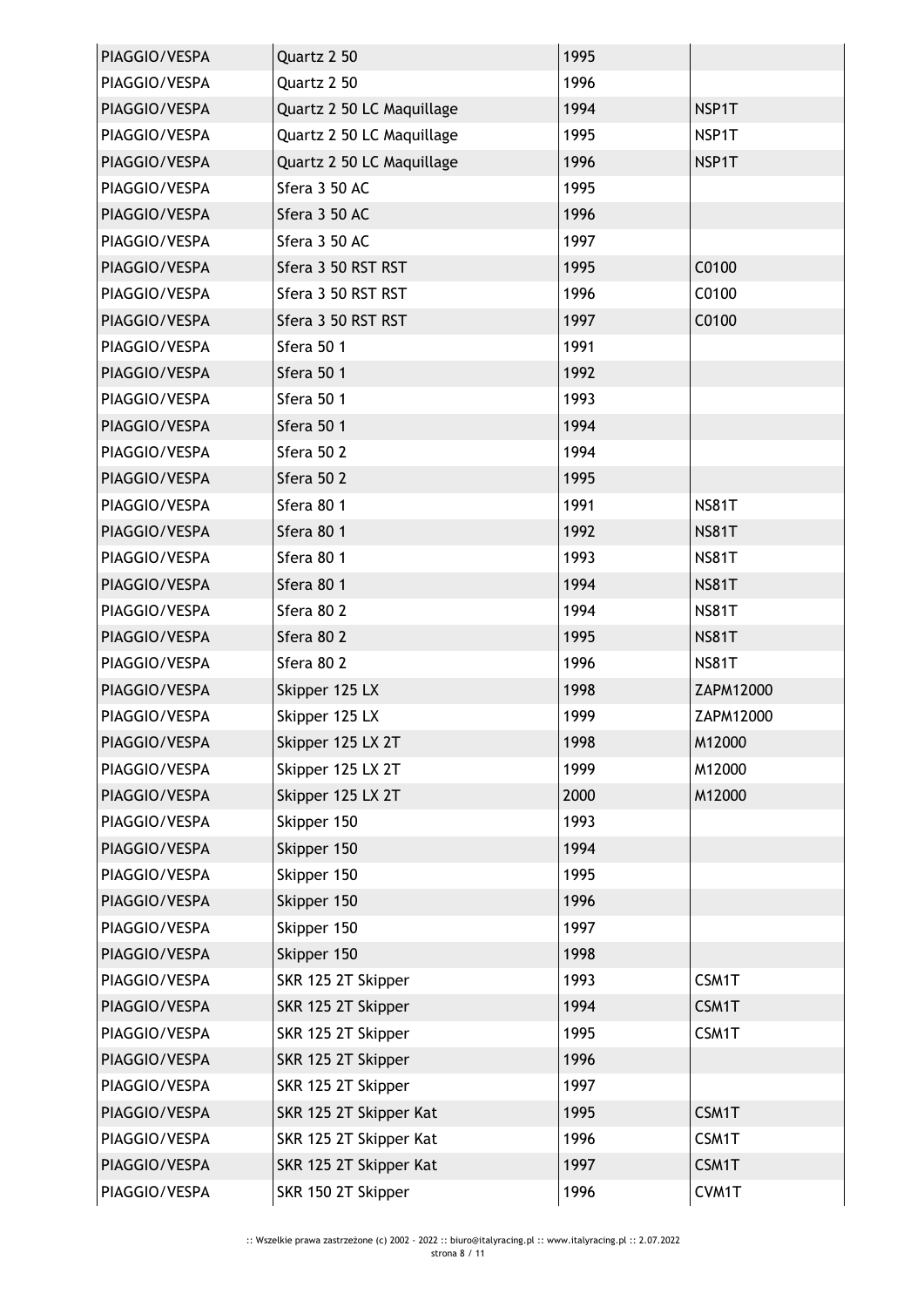| PIAGGIO/VESPA | SKR 150 2T Skipper  | 1997 | CVM1T              |
|---------------|---------------------|------|--------------------|
| PIAGGIO/VESPA | SKR 150 2T Skipper  | 1998 | CVM1T              |
| PIAGGIO/VESPA | Storm 50            | 1994 | TEC1T              |
| PIAGGIO/VESPA | Storm 50            | 1995 | TEC1T              |
| PIAGGIO/VESPA | Storm 50            | 1996 | TEC1T              |
| PIAGGIO/VESPA | <b>TPH 125</b>      | 1995 | ZAPM02000          |
| PIAGGIO/VESPA | <b>TPH 125</b>      | 1996 | ZAPM02000          |
| PIAGGIO/VESPA | <b>TPH 125</b>      | 1997 | ZAPM02000          |
| PIAGGIO/VESPA | <b>TPH 125</b>      | 1998 | ZAPM02000          |
| PIAGGIO/VESPA | <b>TPH 125 X-R</b>  | 2000 | ZAPM02000          |
| PIAGGIO/VESPA | <b>TPH 125 X-R</b>  | 2001 | ZAPM02000          |
| PIAGGIO/VESPA | <b>TPH 125 X-R</b>  | 2002 | ZAPM02000          |
| PIAGGIO/VESPA | <b>TPH 125 X-R</b>  | 2003 | ZAPM02000          |
| PIAGGIO/VESPA | <b>TPH 50</b>       | 1993 |                    |
| PIAGGIO/VESPA | <b>TPH 50</b>       | 1994 |                    |
| PIAGGIO/VESPA | <b>TPH 50</b>       | 1995 |                    |
| PIAGGIO/VESPA | <b>TPH 50</b>       | 1996 |                    |
| PIAGGIO/VESPA | <b>TPH 50</b>       | 1997 |                    |
| PIAGGIO/VESPA | <b>TPH 50</b>       | 1998 |                    |
| PIAGGIO/VESPA | <b>TPH 50</b>       | 1999 |                    |
| PIAGGIO/VESPA | <b>TPH 50</b>       | 2001 |                    |
| PIAGGIO/VESPA | <b>TPH 50 X</b>     | 1999 | TEC2T              |
| PIAGGIO/VESPA | <b>TPH 50 X</b>     | 2000 | TEC <sub>2</sub> T |
| PIAGGIO/VESPA | <b>TPH 50 XR</b>    | 2000 | ZAPC19000          |
| PIAGGIO/VESPA | <b>TPH 50 XR</b>    | 2001 | ZAPC19000          |
| PIAGGIO/VESPA | <b>TPH 50 XR</b>    | 2002 | ZAPC19000          |
| PIAGGIO/VESPA | <b>TPH 50 XR</b>    | 2003 | ZAPC19000          |
| PIAGGIO/VESPA | <b>TPH 50 XR</b>    | 2004 | ZAPC19000          |
| PIAGGIO/VESPA | <b>TPH 50 XR</b>    | 2005 |                    |
| PIAGGIO/VESPA | <b>TPH 50 XR</b>    | 2006 |                    |
| PIAGGIO/VESPA | <b>TPH 80</b>       | 1994 |                    |
| PIAGGIO/VESPA | <b>TPH 80</b>       | 1995 |                    |
| PIAGGIO/VESPA | <b>TPH 80</b>       | 1996 |                    |
| PIAGGIO/VESPA | TPH 80 Typhoon      | 1994 | <b>TE81T</b>       |
| PIAGGIO/VESPA | TPH 80 Typhoon      | 1995 | <b>TE81T</b>       |
| PIAGGIO/VESPA | TPH 80 Typhoon      | 1996 | <b>TE81T</b>       |
| PIAGGIO/VESPA | Velofax 50          | 1996 |                    |
| PIAGGIO/VESPA | Velofax 50          | 1997 |                    |
| PIAGGIO/VESPA | Velofax 50          | 1998 |                    |
| PIAGGIO/VESPA | Velofax 50          | 1999 |                    |
| PIAGGIO/VESPA | Velofax 50          | 2000 |                    |
| PIAGGIO/VESPA | Zip 1 50            | 1995 |                    |
| PIAGGIO/VESPA | Zip 1 50            | 1996 |                    |
| PIAGGIO/VESPA | Zip 1 50 Fast Rider | 1995 | SSL1T              |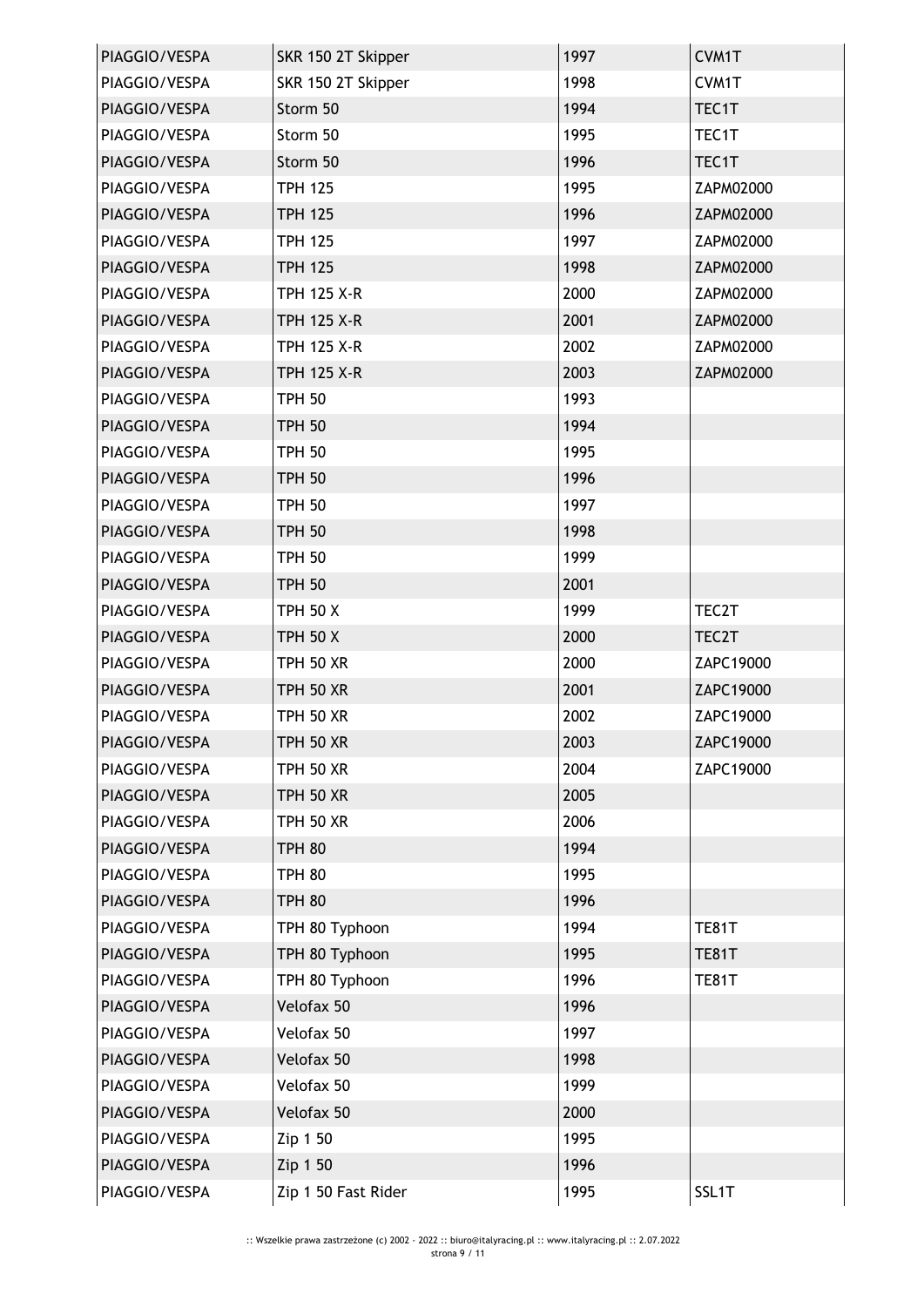| PIAGGIO/VESPA | Zip 1 50 Fast Rider     | 1996 | SSL1T     |
|---------------|-------------------------|------|-----------|
| PIAGGIO/VESPA | Zip 2 50 RST            | 1996 |           |
| PIAGGIO/VESPA | Zip 2 50 RST            | 1997 |           |
| PIAGGIO/VESPA | Zip 2 50 RST            | 1998 |           |
| PIAGGIO/VESPA | Zip 2 50 RST Fast Rider | 1995 |           |
| PIAGGIO/VESPA | Zip 2 50 RST Fast Rider | 1996 |           |
| PIAGGIO/VESPA | Zip 2 50 RST Fast Rider | 1997 |           |
| PIAGGIO/VESPA | Zip 2 50 RST Fast Rider | 1998 |           |
| PIAGGIO/VESPA | Zip 50                  | 1992 |           |
| PIAGGIO/VESPA | <b>Zip 50</b>           | 1993 |           |
| PIAGGIO/VESPA | Zip 50                  | 1994 |           |
| PIAGGIO/VESPA | Zip 50 RST Base         | 1996 |           |
| PIAGGIO/VESPA | Zip 50 RST Base         | 1997 |           |
| PIAGGIO/VESPA | Zip 50 RST Base         | 1998 |           |
| PIAGGIO/VESPA | Zip 50 RST Base         | 1999 |           |
| PIAGGIO/VESPA | Zip Base 50 RST         | 1996 | ZAPC06000 |
| PIAGGIO/VESPA | Zip Base 50 RST         | 1997 | ZAPC06000 |
| PIAGGIO/VESPA | Zip Base 50 RST         | 1998 | ZAPC06000 |
| PIAGGIO/VESPA | Zip Base 50 RST         | 1999 | ZAPC06000 |
| PIAGGIO/VESPA | Zip Base 50 RST TT      | 1996 | C06000    |
| PIAGGIO/VESPA | Zip Base 50 RST TT      | 1997 | C06000    |
| PIAGGIO/VESPA | Zip Base 50 RST TT      | 1998 | C06000    |
| PIAGGIO/VESPA | Zip Base 50 RST TT      | 1999 | C06000    |
| PIAGGIO/VESPA | Zip SP 50 LC            | 1996 | ZAPC11000 |
| PIAGGIO/VESPA | Zip SP 50 LC            | 1997 | ZAPC11000 |
| PIAGGIO/VESPA | Zip SP 50 LC            | 1998 | ZAPC11000 |
| PIAGGIO/VESPA | Zip SP 50 LC            | 1999 |           |
| PIAGGIO/VESPA | Zip SP 50 LC            | 2000 |           |
| PIAGGIO/VESPA | Zip SP 50 LC            | 2001 |           |
| PIAGGIO/VESPA | Zip SP 50 LC            | 2002 |           |
| PIAGGIO/VESPA | Zip SP 50 LC            | 2003 |           |
| PIAGGIO/VESPA | Zip SP 50 LC (45 km/h)  | 2000 | C11000    |
| PIAGGIO/VESPA | Zip SP 50 LC (45 km/h)  | 2001 | C11000    |
| PIAGGIO/VESPA | Zip SP 50 LC (45 km/h)  | 2002 | C11000    |
| PIAGGIO/VESPA | Zip SP 50 LC (45 km/h)  | 2003 | C11000    |
| PIAGGIO/VESPA | Zip+Zip 50              | 1995 | BMZ1T     |
| PIAGGIO/VESPA | Zip+Zip 50              | 1996 | BMZ1T     |
| PIAGGIO/VESPA | Zip+Zip 50              | 1997 | BMZ1T     |
| PIAGGIO/VESPA | Zip+Zip 50              | 1998 | BMZ1T     |
| <b>PUCH</b>   | 80 Cobra (19,0mm)       | 1981 |           |
| <b>PUCH</b>   | 80 Cobra (19,0mm)       | 1982 |           |
| <b>PUCH</b>   | 80 Cobra (19,0mm)       | 1983 |           |
| <b>PUCH</b>   | 80 Cobra (19,0mm)       | 1984 |           |
| <b>SUZUKI</b> | <b>RM 80 X</b>          | 1986 | RC12A     |